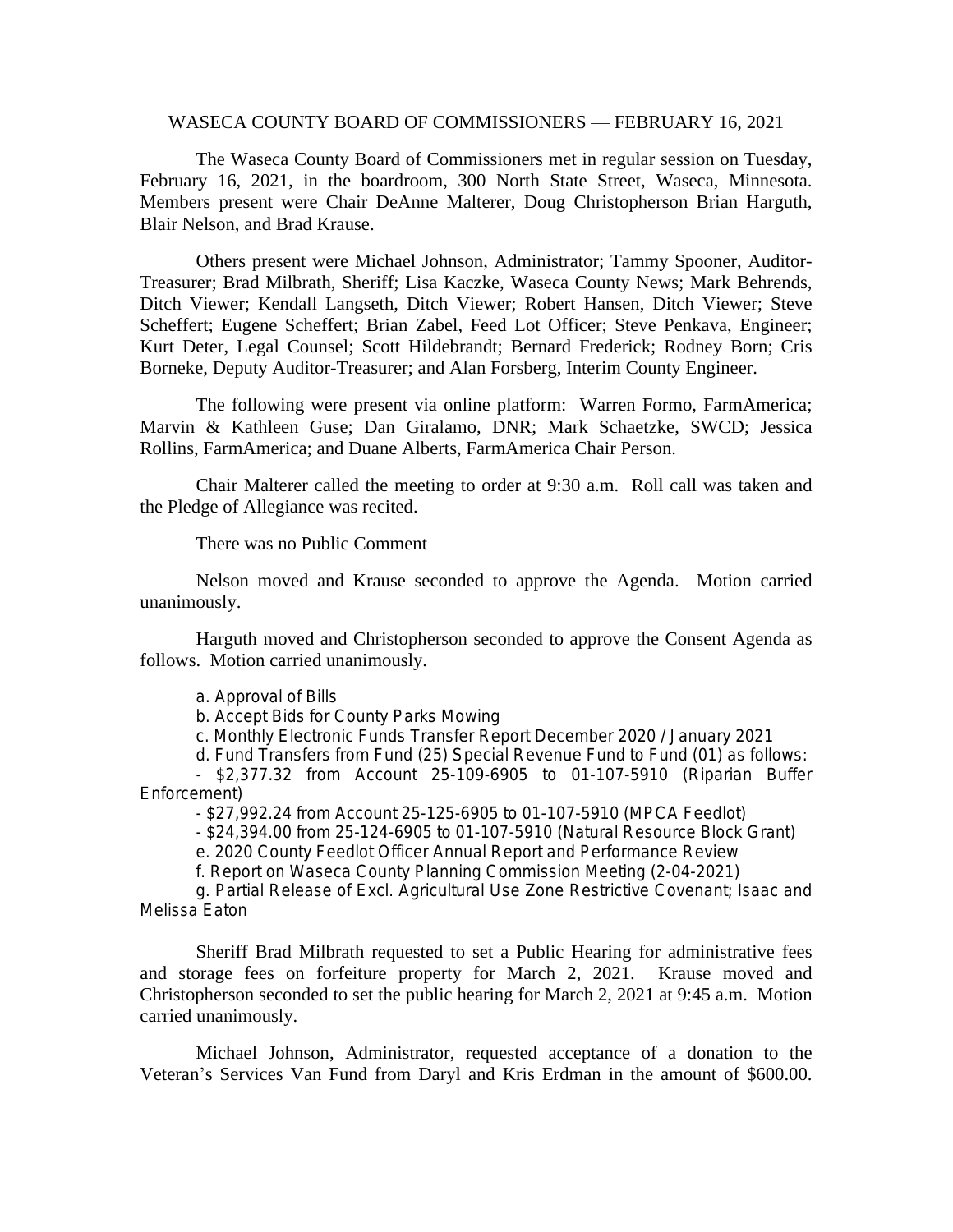Nelson moved and Krause seconded to adopt Resolution #2021-6 accepting the donation. Motion carried unanimously.

# **RESOLUTION # 2021-6**

NOW, THEREFORE, BE IT RESOLVED, that the Waseca County Board of Commissioners hereby resolves to accept the donation of \$600.00 from Daryl and Kris Erdman to be used specifically for the purchase of a new transportation van for Veteran Services.

Sheriff Brad Milbrath requested acceptance of a donation to the Sheriff's Office from Joyce Goettl in the amount of \$100.00. Nelson moved and Harguth seconded to adopt Resolution #2021-7 accepting the donation. Motion carried unanimously.

# **RESOLUTION # 2021-7**

**WHEREAS,** Minn. Stat. Sect. 465.03 allows counties to accept grants and donations of real or personal property for the benefit of its citizens in accordance with terms prescribed by the donor; and

**WHEREAS,** said donations must be accepted via resolution of the County Board of Commissioners by a twothirds majority of its members; and

**WHEREAS,** the Board of Commissioners finds that it is appropriate to accept the donations offered;

**NOW, THEREFORE, BE IT RESOLVED** that the Waseca County Board of Commissioners accepts, with sincere appreciation, the following listed donations on behalf of its citizens:

| Name of Donor         | Donation | <b>Donation Purpose</b> |
|-----------------------|----------|-------------------------|
| Joyce Goettl \$100.00 |          | Thank you               |

This resolution shall become effective upon its passage and without further publication

Michael Johnson, Administrator, requested adoption of Resolution #2021-8 to waive liquor license fees for 2021, due to restricted openings, as a form of business relief to local businesses. Nelson moved and Christopherson seconded to adopt Resolution #2021-8 to approve waiving of Liquor License fees for 2021. Motion carried unanimously.

# **Resolution # 2021-8 Waive Liquor License Fees for 2021 Due to Restricted Openings**

**WHEREAS**, the State of Minnesota continues to extend the COVID-19 Peacetime Emergency declared in Executive Order 20-01 due to the pandemic; and

**WHEREAS**, in the Peacetime Emergency Orders that have been issued since March 13, 2020, the State of Minnesota has restricted the opening, closing and capacity of restaurants and bars in the State of Minnesota; and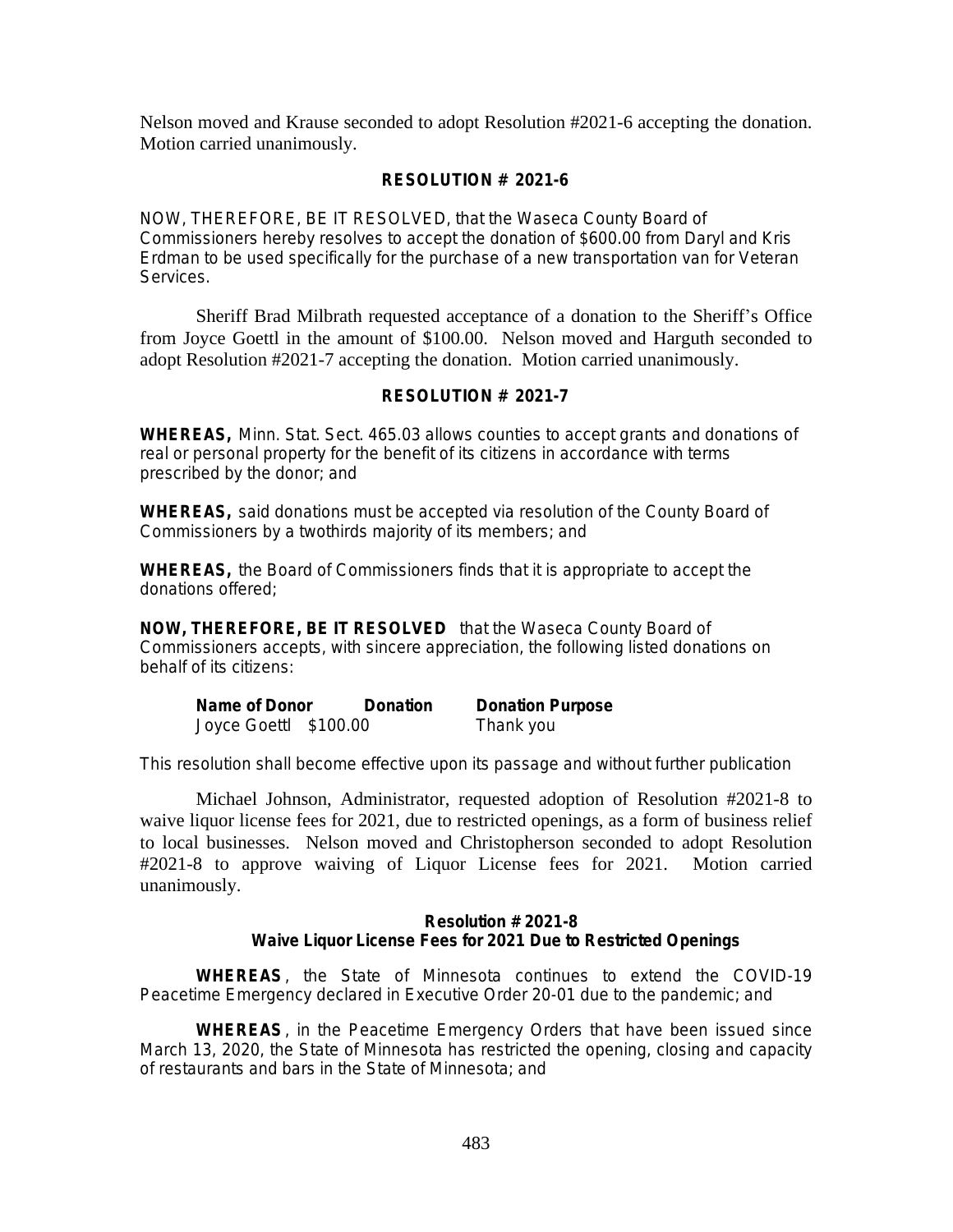**WHEREAS**, these Peacetime Emergency Orders have placed an undue financial burden on Waseca County restaurants and bars; and

**NOW, THEREFORE, BE IT RESOLVED** , that the Waseca County Board of Commissioners hereby waive the liquor license fees as listed below for calendar year 2021.

- Liquor License (On Sale) \$450.00
- Liquor License (Brewers Off Sale) \$100.00
- Liquor License (Sunday) \$50.00

**BE IT FURTHER RESOLVED** , these fees are waived due to the Peacetime Emergency Orders issued by the State of Minnesota to ease the adverse economic hardship caused by the COVID-19 pandemic.

At 9:45 a.m. the Public Hearing for Redetermination of Benefits of County Ditch #19 commenced. Kurt Deter, Attorney with Rinke Noonan, gave an overview of the process. Tammy Spooner, Auditor-Treasurer affirmed that the proper notices were published, mailed, and posted. Mark Behrends, Ditch Viewer, provided information of the redetermination process, which was conducted by Kendall Langseth, Robert Hansen, and Mark Behrends. The Public Hearing was opened at 9:56 a.m. for public questions or comments on the Redetermination.

Marvin Guse, property owner within the watershed of County Ditch #19, questioned overlapping of acres with other ditch systems. Mark Behrends confirmed that the other systems are likely off due to the technology was not yet available when the systems were redetermined. The Viewers have spoken with Mr. Deter regarding reopening the other ditch systems to correct watershed lines administratively. The comments period ended at 9:58 a.m.

Attorney Kurt Deter listed the criteria that need to be met to move forward to approve the redetermination.

- 1. The Viewer's Report has been made and other proceeding have been completed under Minnesota Statute 103E.
- 2. The reports made or amended are complete and correct.
- 3. The damages and benefits have been properly determined.

Christopherson moved and Krause seconded to approve the redetermination and direct Kurt Deter to draft the Findings of Fact and Order, which should include ordering corrections to adjoining ditch systems to ensure that Marvin Guse is not double assessed on any acres. Motion carried unanimously.

Krause moved and Nelson seconded to adjourn the Redetermination Hearing at 10:01 a.m. Motion carried unanimously.

At 10:02 a.m. the Public Hearing for the Improvement to County Ditch #19 commenced. Kurt Deter, Attorney with Rinke Noonan, gave an overview of the process. Tammy Spooner, Auditor-Treasurer, affirmed that the proper notices were published,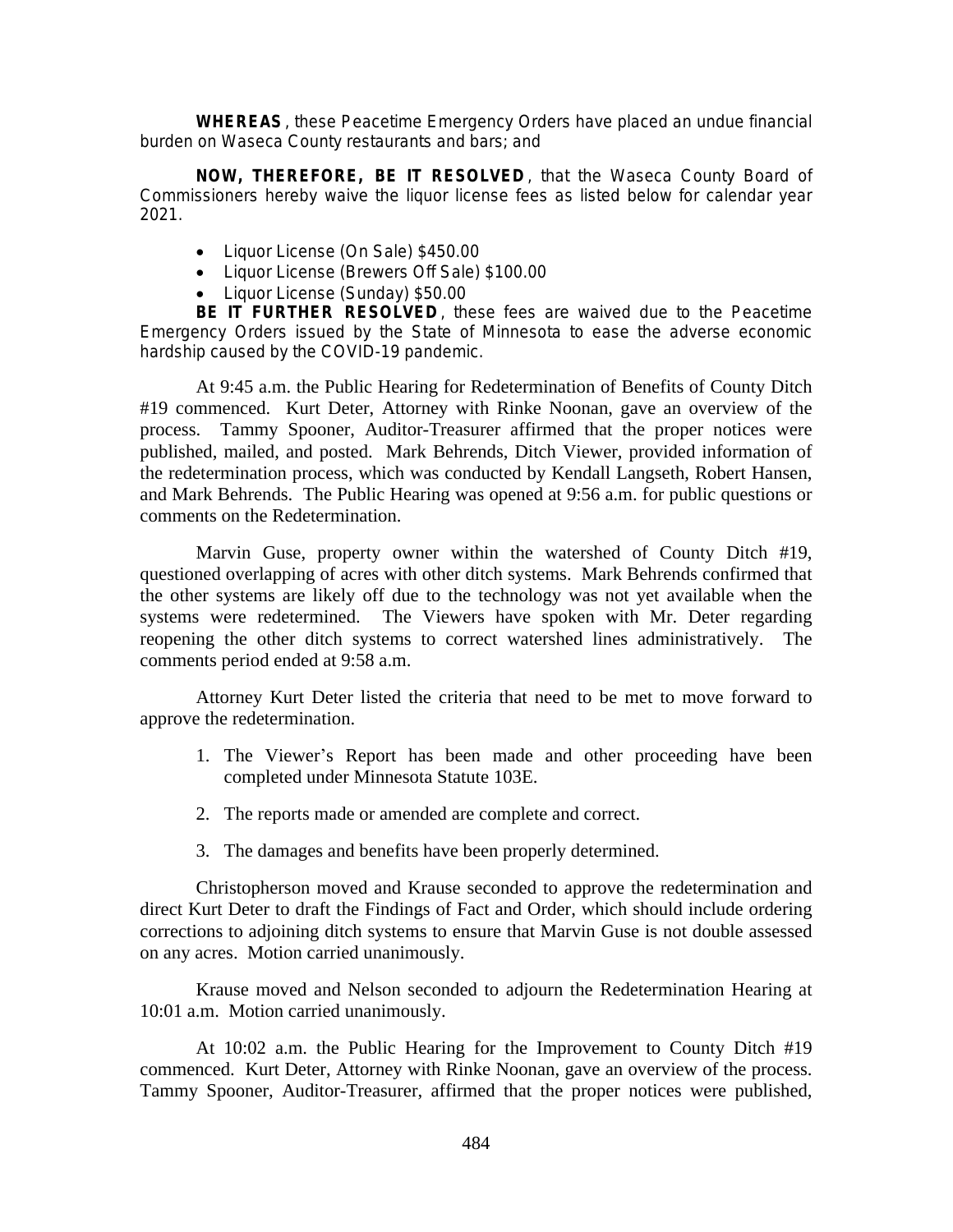mailed and posted. Steve Penkava, Engineer with Jones Haugh & Smith, presented the Final Engineer's Report for the Improvement to County Ditch #19. Mr. Penkava discussed a potential \$50,000.00 grant that expires April 30, 2021 if project is not completed and all bills paid in full. Due to the winter weather conditions, it is not possible to have the projected completed by that date. The Public Hearing was opened for public comment or questions at 10:11 a.m.

- Scott Hildebrandt question sediment maintenance on the proposed pond.
- Dan Giralamo, DNR Hydrologist, provided an overview of the DNR comments contained in the letter that was submitted on Friday, February 12, 2021.
- Kathleen Guse commented on the grant requirements, mitigation process, recommended that MN Ag Interpretive Center (FarmAmerica) should put a pond on their land and teach water quality there.
- Chair Malterer read correspondence from Jean Eichoff into the public record. Ms. Eichoff questioned cracked and misaligned tiles and doesn't feel existing tile is being used to its full potential at this time.
- Engineer Steve Penkava stated that the tile is 101 years old.
- Marvin Guse would like the inspection inlet removed on the property line between his land and Eichoff property.
- Chair Malterer questioned lateral branch e that was on the original plan, but does not exist.
- Eugene Scheffert commented that the ditch is 100 years old and is not in good shape. Mr. Scheffert is in favor of a storage pond to hold water from FarmAmerica and believes that it is needed to improve the environment. Mr. Scheffert feels an urgency to complete the project in order to receive the \$50,000.00 grant.
- Deter responded that it may be possible to reapply next fiscal year for the same or similar grant funding.
- Commissioner Christopherson recently attended a GBERBA meeting and it is not likely they will extend the timeline on the existing grant funding. They could reapply, but cannot start project until approved and the project may not meet the criteria for the next round of grants.
- Eugene Scheffert stated that the site is good right now and conditions are right to proceed.
- Scott Hildebrandt stated that holding ponds are a high priority. If the time does run out, the chance of extension or reapplication is good.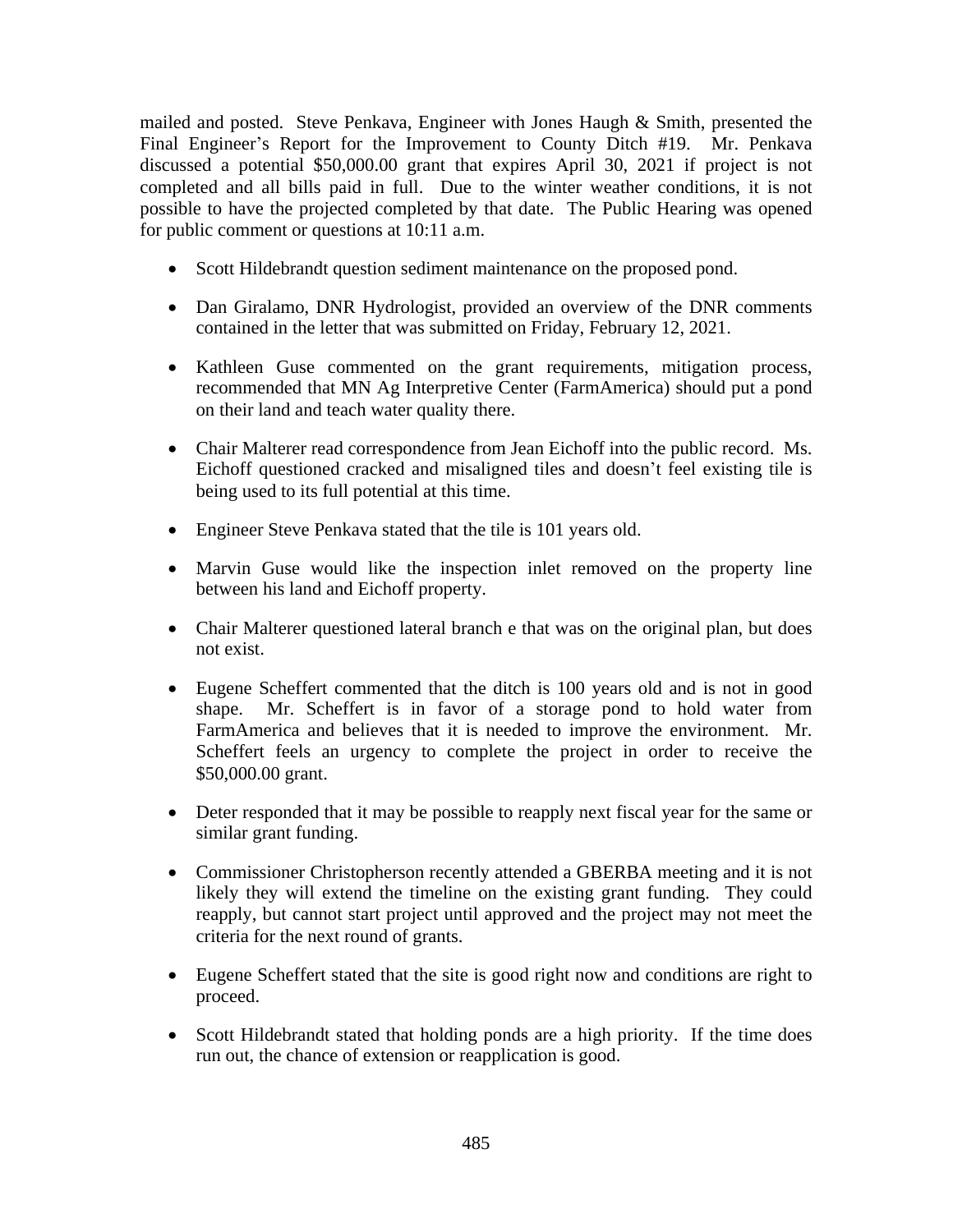- Mark Schaetzke, Waseca County Soil & Water Conservation District, indicated that the pond could possibly be made a separate project. However, the potential of applying for a new grant would mean construction in 2022.
- A question was asked about State land on top end of the project and who has the authority to sign for improvement.
- Marvin Guse questioned location of new tile.
- Steve Penkava responded that the new tile will be located South of the old tile the entire distance and will not conflict with private tile.
- Kathleen Guse would like to confirm that inspection inlet will be removed. Mr. Penkava confirmed that there will be no problem removing the inspection inlet.
- Jessica Rollins, FarmAmerica, asked for clarification on state owned land in the system. It was clarified that FarmAmerica is a non-profit, they are not owned by the state.

The comment period was closed 11:04 a.m.

Mark Behrends, Ditch Viewer, reported on the benefit statement for the 20% that solely the improvement portion and is not separable maintenance. The meeting was opened for comments or questions 11:09 a.m.

- Marvin Guse commented that the new tile would be 10–11 feet deep on his property, which means a considerable amount of subsoil would be removed. There will be a length of time that his crop would be impacted.
- Mark Behrends commented that they have not included residual damages, but that would be a board decision to compensate or not. Approximately 10 acres will be affected. Normally compensation is around \$400 per acre and costs would be assessed to the entire system. Most counties do not pay residual damages, but Waseca County could certainly choose to do so.

Nelson moved and Krause seconded to close the comment period at 11:22 a.m. Motion carried unanimously.

Kurt Deter, Attorney, presented possible actions for the drainage authority.

1) Continue hearing if additional information is required.

- 2) Establishment of Improvement, if:
	- a. The Final Engineer's Report and Viewers' Report have been made and other proceedings have been completed under Minnesota Statutes 103E.
	- b. The reports made or amended are complete and correct.
	- c. The damages and benefits have been properly determined.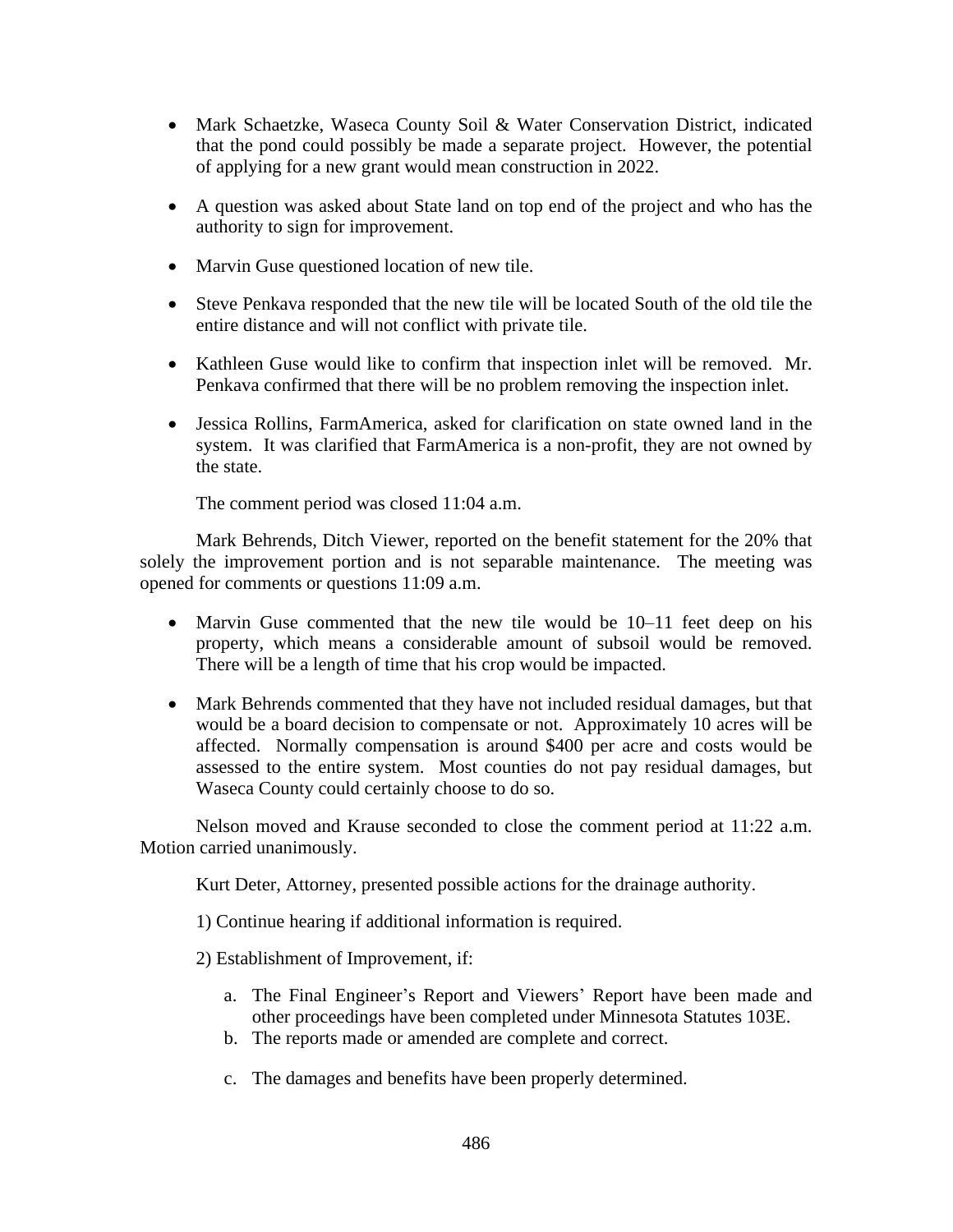- d. The estimated benefits are greater than the total estimated costs including damages.
- e. The proposed drainage project will be of public utility and benefit and will promote the public health.
- f. The proposed drainage project is practicable.
- g. That the repair portion allocated by the engineer as repairs is assessed against all property benefitted by the entire drainage system and the balance of the cost of the Improvement is assessed against the property benefitted by the Improvement.

Commissioner Christopherson commented that he has trouble supporting the project due to the pond not being supported by DNR. He was disappointed in tardiness of letter, but it has been an unprecedented year. Christopherson also believes the cost to benefit ratio is questionable with all expenses being assessed to everyone on the system.

Kurt Deter confirmed that the project was properly petitioned and the information shows that benefit outweighs the cost with or without the grant funds.

Krause moved and Harguth seconded to proceed with establishment of the improvement with the Order to contain language to continue to pursue grant funding for the pond and to include residual damages to Marvin & Kathleen Guse. Motion carried 4- 1 by the following roll call: Christopherson–no; Harguth–yes; Nelson-yes; Krause-yes; Malterer-yes.

Kurt Deter outlined the next steps for the process. The 30-day appeal period begins when the Order is signed by the Board Chair and filed with the Auditor-Treasurer, Tammy Spooner. Bids will be taken in the spring. Construction will take place in 2021 and will be completed by year end.

Nelson moved and Krause seconded to adjourn the Public Hearing. Motion carried unanimously.

Alan Forsberg, Interim County Engineer, presented information on a Local Road Improvement Program. Freedom Township has requested Waseca County be the sponsor for the grant funding and act as their fiscal agent. Christopherson moved and Harguth seconded to adopt Resolution #2021-9 in support of the sponsorship. Motion carried unanimously.

# **RESOLUTION #2021-9 Resolution of Sponsorship from Waseca County**

WHEREAS, Freedom Township has a population under 5,000; and

WHEREAS, Freedom Township would like to submit a project for Local Road Improvement Program Funds; and

WHEREAS, Freedom Township has requested Waseca County be the sponsoring agency;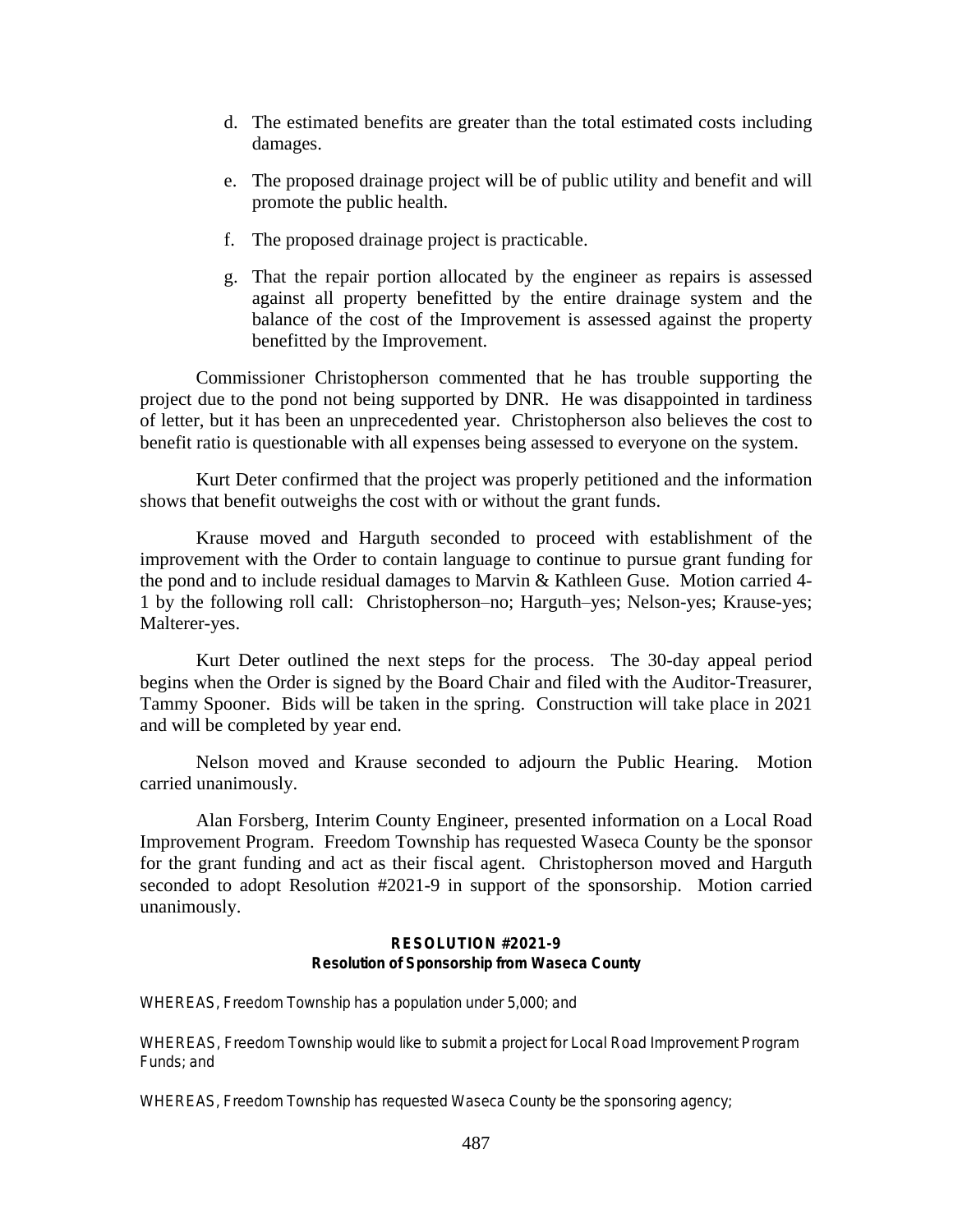NOW THEREFORE BE IT RESOLVED, that Waseca County, Minnesota agrees to act as sponsoring agency for a Local Road Improvement Program Project identified 270<sup>th</sup> Ave between CSAH 3 and Trunk Highway 83 Improvements Project and has reviewed and approved the project as proposed. Sponsorship includes a willingness to secure and guarantee the local share of costs associated with this project and responsibility for seeing this project through to its completion, with compliance of all applicable laws, rules and regulations;

BE IT FURTHER RESOLVED, that the Waseca County Highway Engineer is hereby authorized to act as agent on behalf of this applicant.

Alan Forsberg, Interim County Engineer, presented information on a Local Road Improvement Program. Woodville Township has requested Waseca County be the sponsor for the grant funding and act as their fiscal agent. Nelson moved and Christopherson seconded to adopt Resolution #2021-10 in support of the sponsorship, with correction to the street names. Motion carried unanimously.

### **RESOLUTION #2021-10 Resolution of Sponsorship from Waseca County**

WHEREAS, Woodville Township has a population under 5,000; and

WHEREAS, Woodville Township would like to submit a project for Local Road Improvement Program Funds; and

WHEREAS, Woodville Township has requested Waseca County be the sponsoring agency;

NOW THEREFORE BE IT RESOLVED, that Waseca County, Minnesota agrees to act as sponsoring agency for a Local Road Improvement Program Project identified as 139<sup>th</sup> St and 345<sup>th</sup> Ave between 8<sup>th</sup> Ave SE and CSAH 5 Improvements Project and has reviewed and approved the project as proposed. Sponsorship includes a willingness to secure and guarantee the local share of costs associated with this project and responsibility for seeing this project through to its completion, with compliance of all applicable laws, rules and regulations;

BE IT FURTHER RESOLVED, that the Waseca County Highway Engineer is hereby authorized to act as agent on behalf of this applicant.

Alan Forsberg, Interim County Engineer, requested to enter into a Cooperative Agreement with Steele County for shoulder pavement on CSAH 14. The cost to Waseca County is \$426,000.00. Harguth moved and Christopherson seconded to adopt Resolution 2021-11 and to authorize the Board Chair and County Administrator to sign the agreement. Motion carried unanimously.

#### **RESOLUTION 2021-11 CSAH 14 COOPERATIVE SHOULDER PROJECT WITH STEELE COUNTY**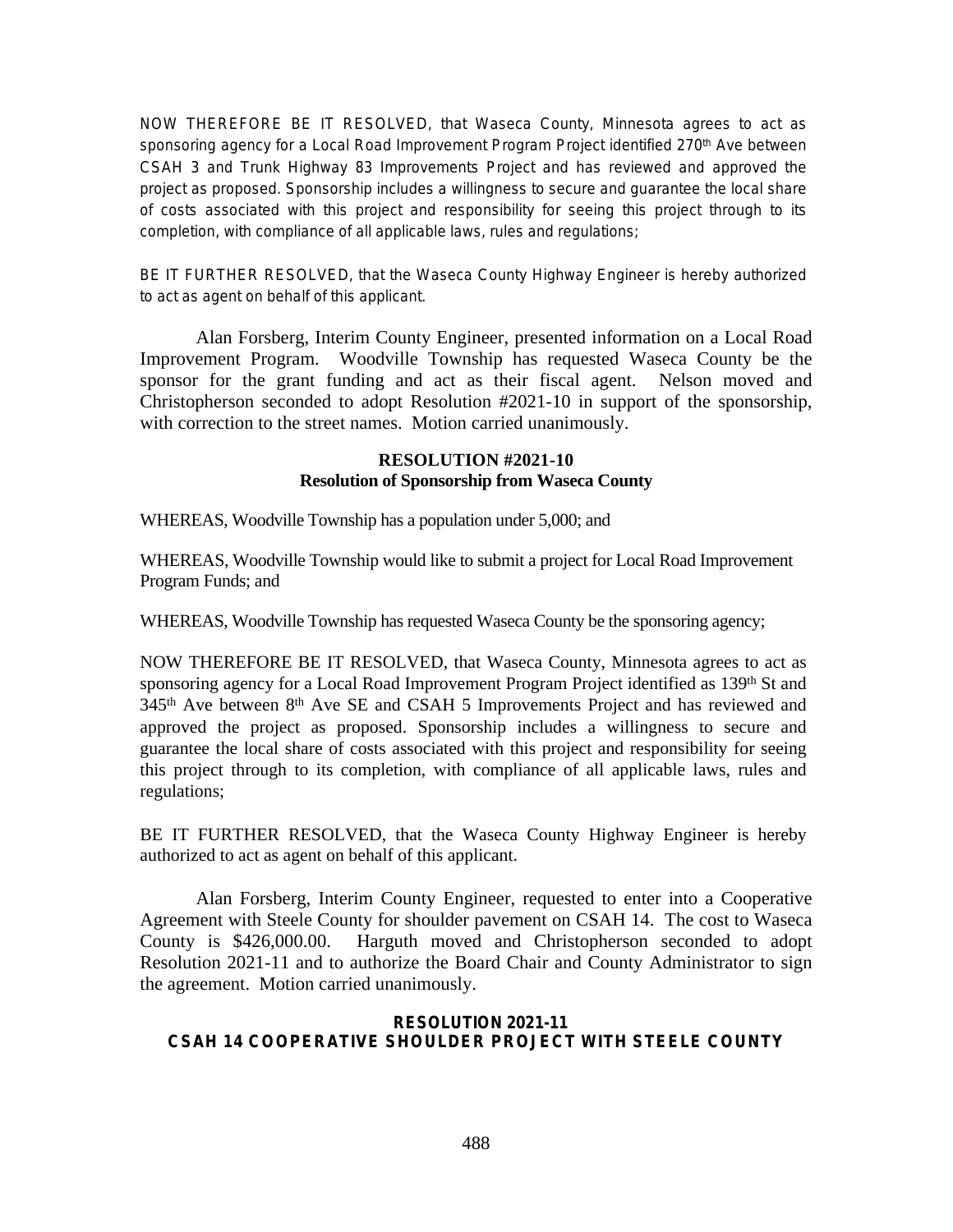Whereas, paving shoulders on Steele County CSAH 2 and Waseca County 14 from Owatonna to Waseca was recommended by a State Safety Study and could most efficiently be accomplished by a single construction contract, and

Whereas Federal Safety Improvement Project, HSIP, funds are available to supplement CSAH funds, and

Whereas, Steele County and Waseca County could accomplish as a cooperative project with Steele County the lead agency,

Now therefore resolved, the Board Chair and Administrator are authorized to sign the Cooperative Construction Agreement.

Alan Forsberg, Interim County Engineer, requested to enter into an Agreement with MnDOT for rural lighting projects on CSAH 14. Forsberg recommended moving forward with the agreement, which is a safety improvement. Nelson moved and Harguth seconded to adopt Resolution #2021-12 to approve the agreement. Motion carried unanimously.

#### **WASECA COUNTY RESOLUTION 2021-12**

IT IS RESOLVED that Waseca County enter into MnDOT Agreement No. 1037025 with the State of Minnesota, Department of Transportation for the following purposes:

To provide ownership, operation, and maintenance of Lighting Systems on Trunk Highway (T.H.) No. 14 at County State Aid Highway (C.S.A.H.) No. 17 and on T.H. No. 13 at C.S.A.H. No. 7 and No. 5. The contract construction is to be performed under State Project No. 8827-340 (T.H. 999).

IT IS FURTHER RESOLVED that the Board Chair and County Administrator are authorized to execute the Agreement and any amendments to the Agreement.

Alan Forsberg, Interim Engineer requested internal fund transfers, which were approved as follows.

Christopherson moved and Krause seconded to transfer \$148,376.01 from 13- 340-6670 (2020 Vehicle Improvement) to 13-000-2851 (Equipment Assigned Fund). Motion carried unanimously.

Krause moved and Christopherson seconded to transfer \$170,994.00 from 13- 000-2850 (Assigned Building Improvement Fund) to 13-340-6611 (2020 Building Improvement) to pay for building improvements that were made during 2020. Motion carried unanimously.

Harguth moved and Nelson seconded to transfer \$857,534.58 from 13-349-5015 (Local Option Sales Tax) to 13-000-2852 (Assigned Fund - Local Option Sales Tax). Motion carried unanimously.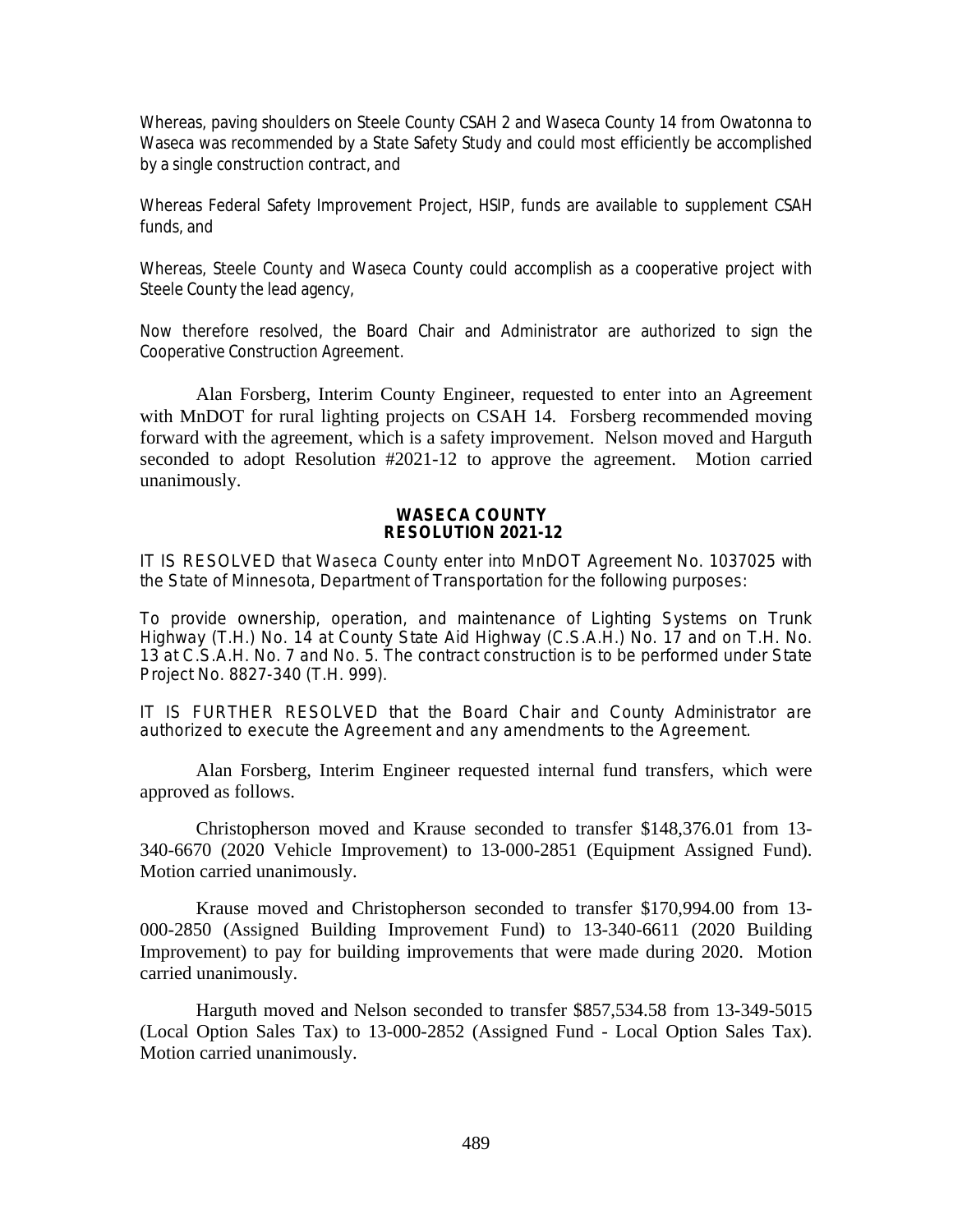Nelson moved and Christopherson seconded to transfer \$604,398.19 from 13.000.2852 (Assigned Fund - Local Option Sales Tax) to 13-320-6280 (County Construction) for payments made to RAW Construction for work being completed on County Project 81-2004. Motion carried unanimously.

Christopherson moved and Harguth seconded to transfer \$1,893,967.20 from 13- 349-5018 (Wheelage Tax) to 13-000-2881 (Assigned Fund – Wheelage Tax). Motion carried unanimously.

Nelson moved and Christopherson seconded to transfer \$538,879.00 from 13- 320-6280 (County Construction) to 13-000-2819 (Assigned Fund – Infrastructure) Motion carried unanimously.

Michael Johnson, Administrator, provided an update of ongoing items.

Having no further county board business, Harguth moved and Nelson seconded the motion to adjourn the meeting. Motion carried unanimously and meeting adjourned at 12:47 p.m.

> DeAnne Malterer, Chairperson Waseca County Board of Commissioners

\_\_\_\_\_\_\_\_\_\_\_\_\_\_\_\_\_\_\_\_\_\_\_\_\_\_\_\_\_\_\_\_

ATTEST:

Tamara J. Spooner, Clerk Waseca County Auditor/Treasurer

\_\_\_\_\_\_\_\_\_\_\_\_\_\_\_\_\_\_\_\_\_\_\_\_\_\_\_\_\_

The following bills were audited and allowed:

| A.U.A.E.S INC                        | 1,000.00 |
|--------------------------------------|----------|
| <b>AHLMANS</b>                       | 1,000.00 |
| ALTERNATIVE RESOLUTIONS INC          | 1,552.50 |
| <b>ALVIN GRAMS</b>                   | 155.00   |
| <b>AMAZON CAPITAL SERVICES</b>       | 118.81   |
| APG MEDIA OF SOUTHERN MN LLC         | 460.08   |
| APH STORES, INC.                     | 515.57   |
| BAKER TILLY LLP                      | 3,000.00 |
| <b>BLUE EARTH CO FINANCE DEPT</b>    | 150.00   |
| <b>BLUE EARTH CO HUMAN SERVICES</b>  | 1,186.50 |
| <b>BOB BARKER COMPANY INC</b>        | 479.46   |
| <b>BOCKS SERVICE INC</b>             | 438.00   |
| <b>BOSS SUPPLY OF JANESVILLE INC</b> | 26.11    |
| BRITTON PLUMBING & HEATING LLC       | 585.20   |
| <b>BUDACH IMPLEMENT INC</b>          | 105.12   |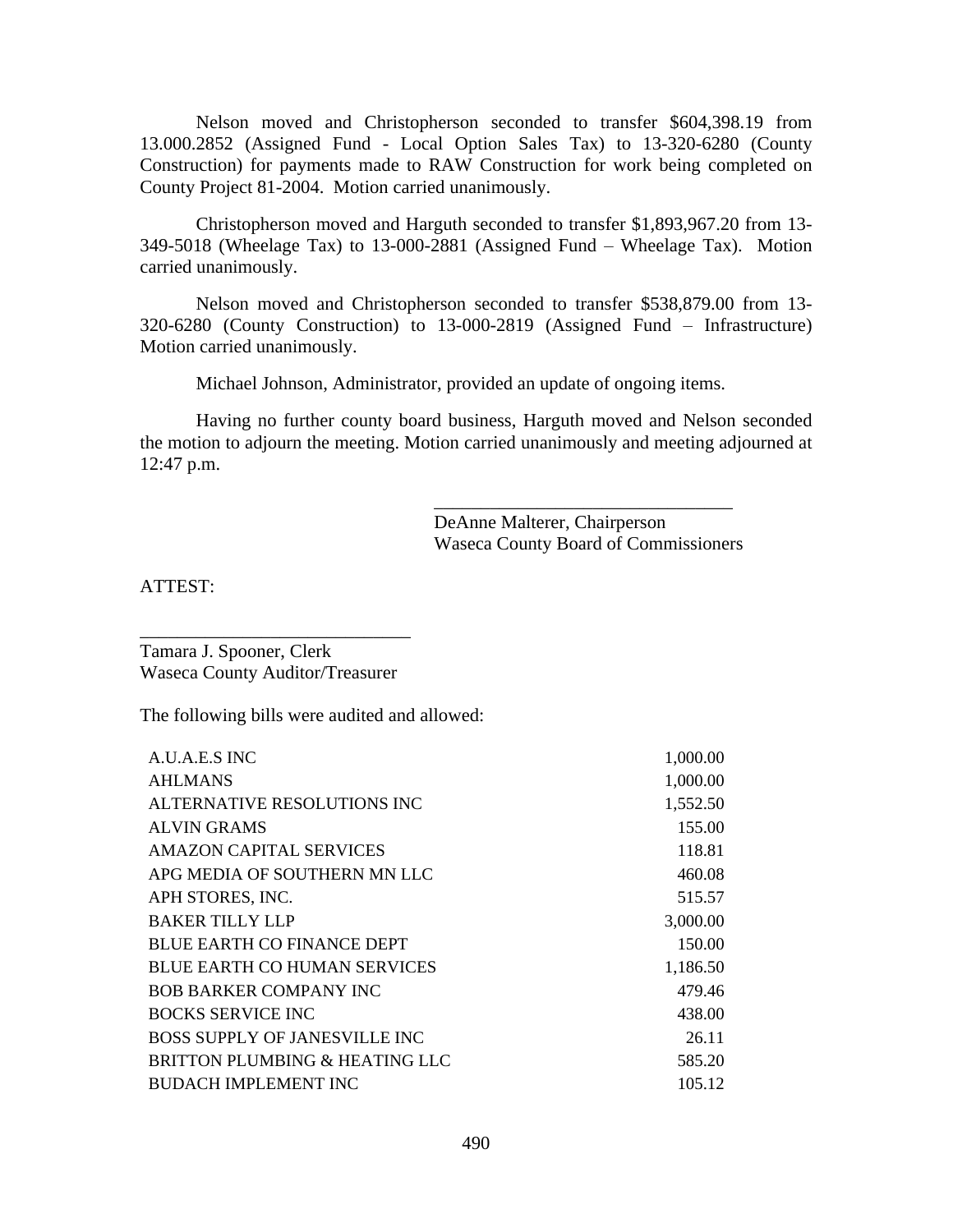| <b>CDW GOVERNMENT INC</b>                 | 786.33    |
|-------------------------------------------|-----------|
| <b>CHRISTENSEN TIRE &amp; AUTO REPAIR</b> | 1,786.40  |
| <b>COLE PAPERS INC</b>                    | 351.96    |
| COMMUNITY COMPLIANCE MONITORING           | 84.00     |
| CONNORS PLUMBING & HTG INC                | 277.00    |
| CONSOLIDATED COMMUNICATIONS OF MN CO      | 1,460.05  |
| <b>CONTROL SOLUTIONS INC</b>              | 58.00     |
| CRYSTEEL TRUCK EQUIPMENT                  | 1,861.92  |
| <b>DAVID M BLASING</b>                    | 551.53    |
| <b>DAVID R BORCHARDT</b>                  | 130.00    |
| <b>DEANNE MALTERER</b>                    | 15.29     |
| DELANE NELSON ELECTRIC LLC                | 143.70    |
| <b>DEML FORD INC</b>                      | 2,028.68  |
| <b>DUANE RATHMANN</b>                     | 81.12     |
| EMERGENCY AUTOMOTIVE TECH, INC            | 43,327.40 |
| <b>EXPRESS CARE INC</b>                   | 42.21     |
| FIRST NATIONAL BANK 6946                  | 436.88    |
| <b>FIRST NATIONAL BANK 3975</b>           | 165.00    |
| FIRST NATIONAL BANK OMAHA 7265            | 499.22    |
| <b>FIRST NATIONAL BANK 5529</b>           | 10.00     |
| <b>FIRST NATIONAL BANK 8194</b>           | 32.92     |
| FIRST NATIONAL BANK OMAHA                 | 275.00    |
| FIRST NATIONAL BANK OMAHA 9296            | 1,739.45  |
| FIRST NATIONAL BANK OMAHA 0710            | 78.00     |
| <b>FIRST NATIONAL BANK OMAHA 1325</b>     | 230.00    |
| FIRST NATIONAL BANK OMAHA 2173            | 1,088.29  |
| FIRST NATIONAL BANK OMAHA 4404            | 892.40    |
| FIRST NATIONAL BANK OMAHA 4986            | 77.81     |
| <b>FIRST NATIONAL BANK OMAHA 5215</b>     | 6.60      |
| FIRST NATIONAL BANK OMAHA 5348            | 448.77    |
| FIRST NATIONAL BANK OMAHA 5640            | 239.70    |
| FIRST NATIONAL BANK OMAHA 6072            | 2,030.56  |
| FIRST NATIONAL BANK OMAHA 6742            | 4.66      |
| FIRST NATIONAL BANK OMAHA 6755            | 60.44     |
| FIRST NATIONAL BANK OMAHA 6908            | 72.28     |
| FIRST NATIONAL BANK OMAHA 8006            | 23.45     |
| FIRST NATIONAL BANK OMAHA 8263            | 198.48    |
| FIRST NATIONAL BANK OMAHA 8264            | 753.97    |
| <b>FLEET PRIDE</b>                        | 30.90     |
| FREEBORN CO AUDITOR-TREASURER             | 3,994.26  |
| FRONTIER PRECISION INC                    | 3,060.65  |
| <b>INNOVATIVE OFFICE SOLUTIONS LLC</b>    | 420.86    |
| <b>JAGUAR COMMUNICATIONS</b>              | 250.00    |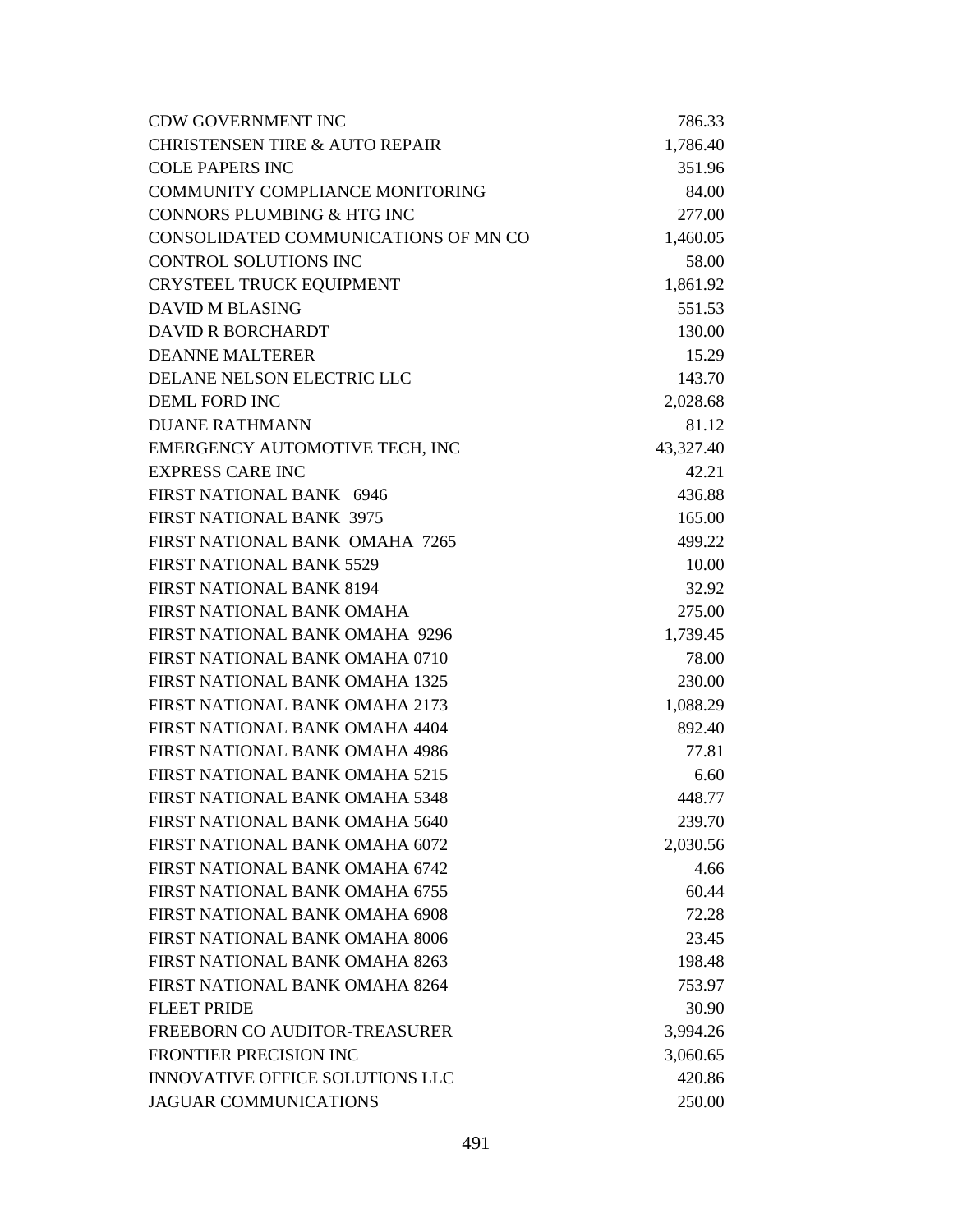| <b>JOEL D EATON</b>                 | 250.00    |
|-------------------------------------|-----------|
| <b>JUSTIN MICHAEL MILLER</b>        | 300.00    |
| <b>LEON SCHOENROCK</b>              | 95.68     |
| <b>MAAO REGION 1</b>                | 75.00     |
| <b>MARCO BUSINESS PRODUCTS INC</b>  | 875.00    |
| <b>MARK LEIFERMAN</b>               | 35.48     |
| <b>MARK SOMMERS</b>                 | 90.42     |
| <b>MATHESON</b>                     | 470.00    |
| MEI TOTAL ELEVATOR SOLUTIONS        | 430.55    |
| <b>MICHELLE HYATT</b>               | 33.00     |
| MIDWEST MONITORING & SURVEILLANCE   | 2,322.36  |
| MN COUNTIES INTERGOVERNMENTAL TR    | 3,211.00  |
| <b>MONROE TOWMASTER LLC</b>         | 647.67    |
| <b>NAPA AUTO PARTS MPEC</b>         | 14.69     |
| <b>NATIONAL 4-H COUNCIL</b>         | 241.43    |
| NCH CORPORATION                     | 270.04    |
| NEW RICHLAND FARM & HOME SUPPLY     | 7.49      |
| NEW RICHLAND SPORTSMAN CLUB         | 300.00    |
| <b>NEWRICH FOODS</b>                | 11.98     |
| NORTH MEMORIAL AMBULANCE            | 1,819.50  |
| <b>NOW MICRO</b>                    | 531.68    |
| <b>NUSS TRUCK GROUP INC</b>         | 425.19    |
| POSTER COMPLIANCE CENTER            | 364.81    |
| REG 1 SE MN HOMELAND SEC EM MGMT    | 1,000.00  |
| REGENTS OF UNIVERSITY OF MN         | 150.00    |
| RELIANCE TELEPHONE INC              | 250.00    |
| <b>RICE SWCD</b>                    | 2,000.00  |
| <b>RICHARD POSSIN</b>               | 96.24     |
| <b>RIVER BEND BUSINESS PRODUCTS</b> | 559.69    |
| <b>RODNEY BORN</b>                  | 82.80     |
| RONCO ENGINEERING SALES INC         | 134.96    |
| <b>RUSSELL J FREDERICK</b>          | 83.47     |
| SAFETY KLEEN SYSTEMS INC.           | 300.79    |
| <b>SPORTSMAN STOP</b>               | 37.63     |
| <b>STEELE CO TREASURER</b>          | 30,401.99 |
| STEPHANIE ROEMHILDT                 | 167.50    |
| THE RETROFIT COMPANIES              | 351.67    |
| THE SHOP LLC                        | 95.00     |
| <b>THOMPSON SANITATION</b>          | 11,066.65 |
| <b>THOMSON WEST</b>                 | 496.96    |
| <b>TREVOR L BROVOLD</b>             | 1,250.00  |
| TYLER TECHNOLOGIES, INC             | 640.00    |
| <b>US VENTURE INC</b>               | 1,191.92  |